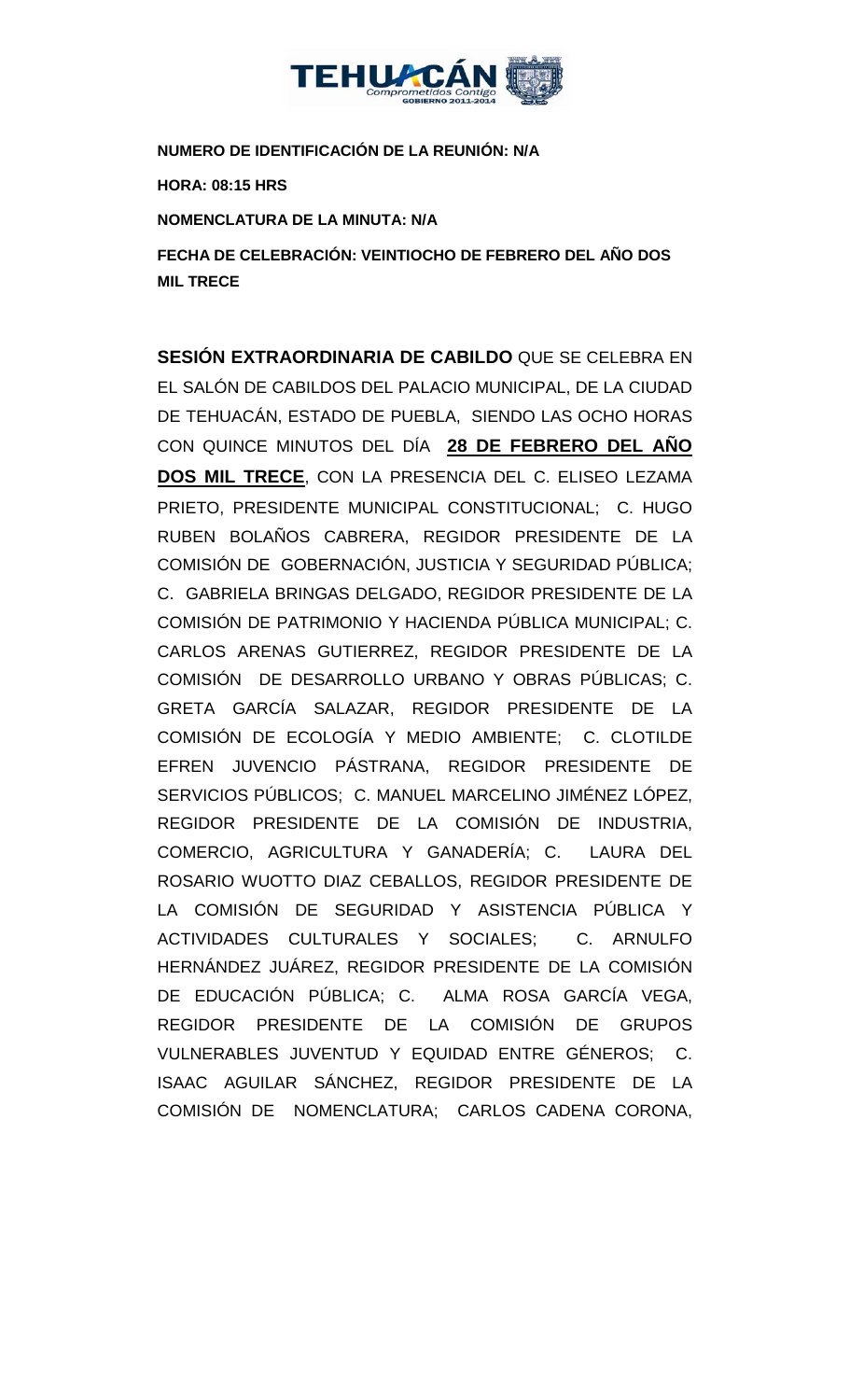REGIDOR PRESIDENTE DE LA COMISIÓN DE ACTIVIDADES DEPORTIVAS; C. ENRIQUE BUSTOS FLORES, REGIDOR PRESIDENTE DE LA COMISIÓN DE PATRIMONIO HISTÓRICO; C. LIC. ROBERTO IVÁN LINARES CHÁVEZ, SÍNDICO MUNICIPAL, ASÍ COMO EL C. DR. JOSÉ ORLANDO CUALLO CINTA, SECRETARIO DEL AYUNTAMIENTO QUIEN DA FE.---------------------------------------------

UNA VEZ QUE SE HA PASADO LISTA DE ASISTENCIA SE INFORMA LO SIGUIENTE:

NO SE ENCUENTRA EL C. ENRIQUE BUSTOS FLORES, EN ESTA SESIÓN DE CABILDO.

SEÑOR PRESIDENTE LE COMUNICO QUE SE ENCUENTRAN 13 DE LOS MIEMBROS DEL CABILDO, POR LO ANTERIOR SE DECLARA EL QUÓRUM LEGAL PARA CONTINUAR CON LA PRESENTE SESIÓN DE CABILDO.

EL C. DR. JOSÉ ORLANDO CUALLO CINTA, PROCEDE A DAR LECTURA AL ORDEN DEL DÍA, MISMA QUE CONTIENE LOS SIGUIENTES PUNTOS:

# **1.- APERTURA DE LA SESION**

# **2.- LISTA DE ASISTENCIA**

# **3.- DECLARATORIA DEL QUORUM**

# **4.- COMISIÓN DE PATRIMONIO Y HACIENDA PUBLICA MUNICIPAL**

**COMISIÓN DE PATRIMONIO Y HACIENDA PUBLICA MUNICIPAL.- ANALISIS, DISCUSIÓN Y EN SU CASO APROBACION DEL DICTAMEN QUE CONTIENE LA CUENTA PUBLICA DEL EJERCICIO DE LOS RECURSOS PUBLICOS POR EL LAPSO COMPRENDIDO DEL 01 DE ENERO AL 31 DE DICIEMBRE DEL AÑO 2012, E INFORME DE GESTION FINANCIERA POR EL PERIODO COMPRENDIDO DEL 01 DE ENERO AL 31 DE DICIEMBRE DEL 2012.**

#### **CLAUSURA**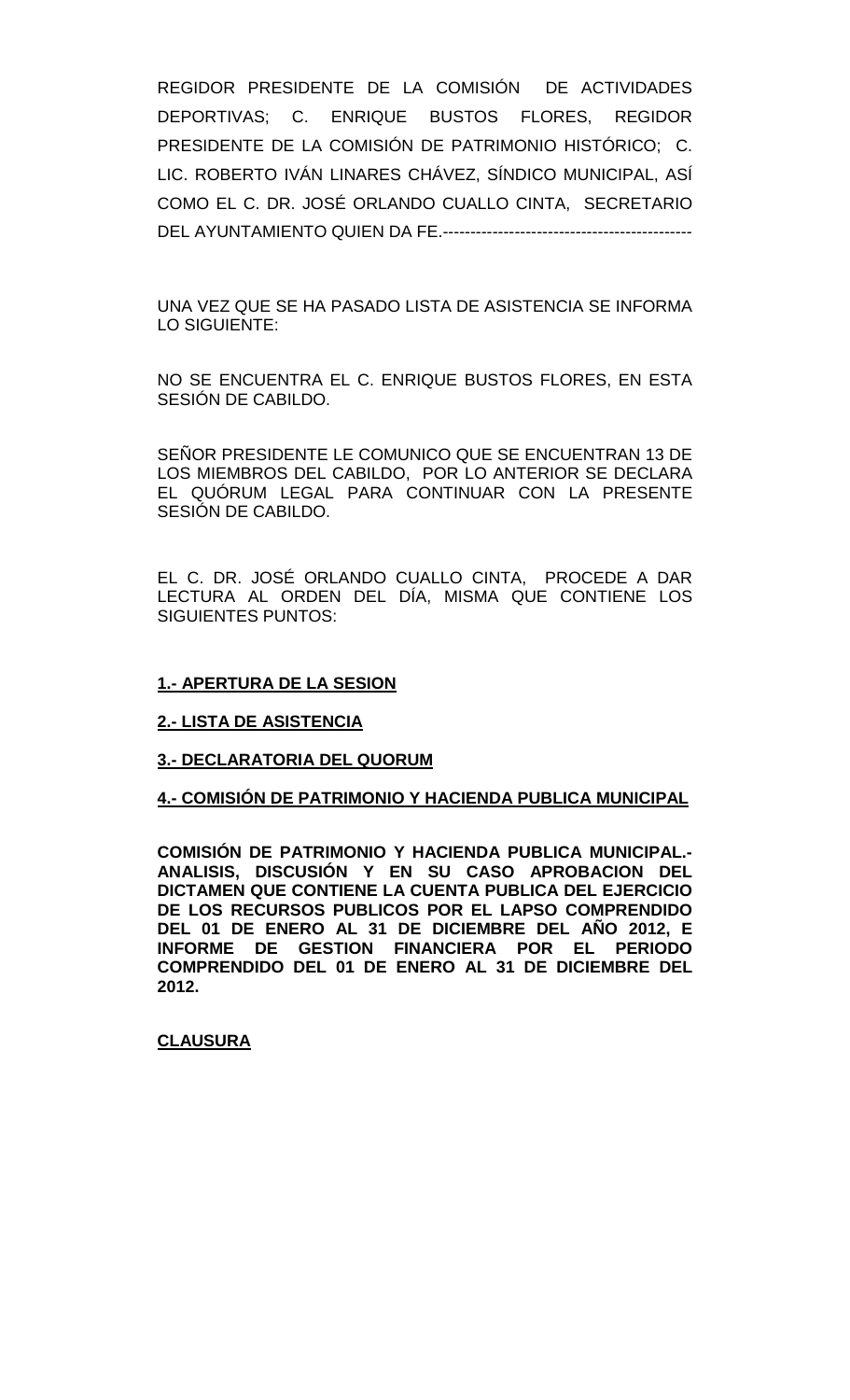**COMISIÓN DE PATRIMONIO Y HACIENDA PUBLICA MUNICIPAL.- ANÁLISIS, DISCUSIÓN Y EN SU CASO APROBACION DEL DICTAMEN QUE CONTIENE LA CUENTA PUBLICA DEL EJERCICIO DE LOS RECURSOS PUBLICOS POR EL LAPSO COMPRENDIDO DEL 01 DE ENERO AL 31 DE DICIEMBRE DEL AÑO 2012, E INFORME DE GESTION FINANCIERA POR EL PERIODO COMPRENDIDO DEL 01 DE ENERO AL 31 DE DICIEMBRE DEL 2012.**

SEÑORA REGIDORA TIENE USTED EL USO DE LA PALABRA.

LA C. GABRIELA BRINGAS DELGADO, PROCEDE A DAR LECTURA AL DICTAMEN CORRESPONDIENTE MISMO QUE A LA LETRA DICE:

# **"…HONORABLE CABILDO:**

LOS SUSCRITOS REGIDORES GABRIELA BRINGAS DELGADO, GRETA GARCÍA SALAZAR, Y HUGO BOLAÑOS CABRERA, MIEMBROS INTEGRANTES DE LA COMISIÓN DE PATRIMONIO Y HACIENDA PÚBLICA MUNICIPAL DEL H. AYUNTAMIENTO DE TEHUACÁN PUEBLA, EN USO DE LAS FACULTADES QUE NOS CONFIEREN LOS ARTÍCULOS 78 FRACCIÓN XII, 92 FRACCIONES I, III Y V, DE LA LEY ORGÁNICA MUNICIPAL, Y DE ACUERDO CON LO QUE ESTABLECEN LOS ARTÍCULOS 20 Y 38 FRACCIÓN II, DE LA LEY DE FISCALIZACIÓN SUPERIOR Y RENDICIÓN DE CUENTAS PARA EL ESTADO DE PUEBLA, SOMETEMOS A LA CONSIDERACIÓN DE ESTE HONORABLE CUERPO COLEGIADO EL PRESENTE DICTAMEN QUE VERSA SOBRE LA CUENTA PÚBLICA, QUE COMPRENDE EL PERIODO DEL 01 DE ENERO AL 31 DE DICIEMBRE DEL AÑO 2012 Y EL INFORME DE AVANCE DE GESTIÓN FINANCIERA POR EL PERIODO COMPRENDIDO DEL 01 DE ENERO AL 31 DE DICIEMBRE DE 2012.

# C O N S I D E R A N D O

I. QUE DE CONFORMIDAD CON LAS FRACCIONES II, IV DEL ARTÍCULO 115 DE LA CONSTITUCIÓN POLÍTICA DE LOS ESTADOS UNIDOS MEXICANOS, LOS MUNICIPIOS ESTARÁN INVESTIDOS DE PERSONALIDAD JURÍDICA Y MANEJARÁN SU PATRIMONIO CONFORME A LA LEY, LOS AYUNTAMIENTOS TENDRÁN FACULTADES PARA APROBAR, DE ACUERDO CON LAS LEYES EN MATERIA MUNICIPAL QUE DEBERÁN EXPEDIR LAS LEGISLATURAS DE LOS ESTADOS, LOS BANDOS DE POLICÍA Y GOBIERNO, LOS REGLAMENTOS, CIRCULARES Y DISPOSICIONES ADMINISTRATIVAS DE OBSERVANCIA GENERAL DENTRO DE SUS RESPECTIVAS JURISDICCIONES, QUE ORGANICE LA ADMINISTRACIÓN PÚBLICA MUNICIPAL, REGULEN LAS MATERIAS,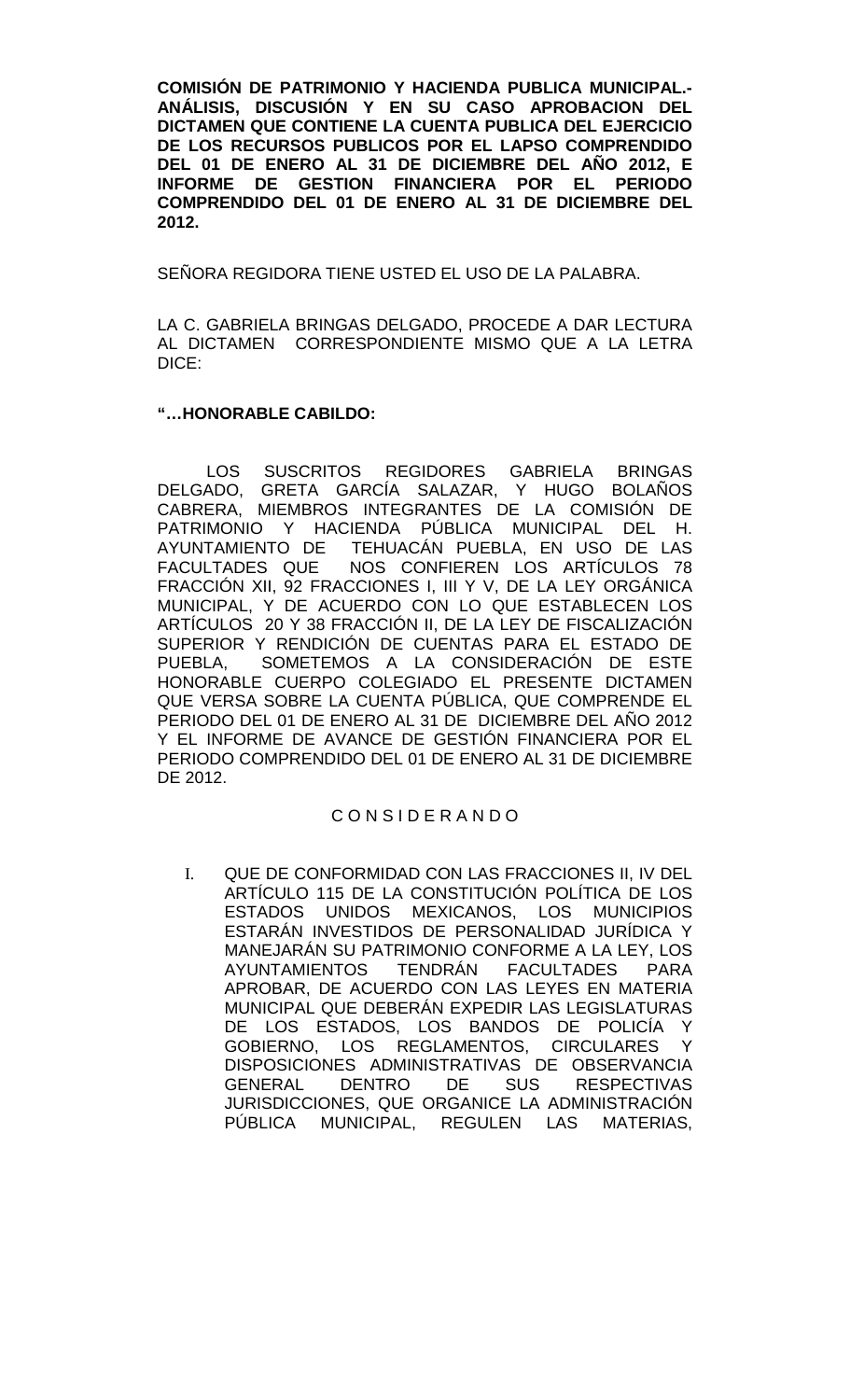PROCEDIMIENTOS, FUNCIONES Y SERVICIOS PÚBLICOS DE SU COMPETENCIA Y ASEGUREN LA PARTICIPACIÓN CIUDADANA Y VECINAL; ASÍ MISMO LOS MUNICIPIOS ADMINISTRARÁN LIBREMENTE SU HACIENDA, LA CUAL SE FORMARÁ DE LOS RENDIMIENTOS DE LOS BIENES QUE LES PERTENEZCAN, ASÍ COMO DE LAS CONTRIBUCIONES Y OTROS INGRESOS QUE LAS LEGISLATURAS ESTABLEZCAN A SU FAVOR; MISMAS DISPOSICIONES QUE SON TRASLADADAS AL PÁRRAFO PRIMERO DEL ARTÍCULO 103 Y A LA FRACCIÓN III DEL ARTÍCULO 105 DE LA CONSTITUCIÓN POLÍTICA DEL ESTADO LIBRE Y SOBERANO DE PUEBLA, ASÍ COMO AL ARTÍCULO 3 DE LA LEY ORGÁNICA MUNICIPAL;

- II. QUE LA FRACCIÓN XII DEL ARTÍCULO 78 DE LA LEY ORGÁNICA MUNICIPAL DETERMINA QUE SON ATRIBUCIONES DE LOS AYUNTAMIENTOS REVISAR Y APROBAR LA CUENTA PÚBLICA CORRESPONDIENTE AL EJERCICIO DEL PRESUPUESTO DE EGRESOS INMEDIATO ANTERIOR, QUE PRESENTE EL PRESIDENTE MUNICIPAL, PARA SU REMISIÓN AL ÓRGANO DE FISCALIZACIÓN SUPERIOR DEL ESTADO (ACTUALMENTE AUDITORIA SUPERIOR DEL ESTADO), EN LOS PLAZOS QUE SEÑALE LA LEGISLACIÓN APLICABLE; ASÍ COMO REVISAR Y APROBAR EL ACTA CIRCUNSTANCIADA DEL ESTADO QUE GUARDA LA HACIENDA PÚBLICA Y LOS BIENES DEL MUNICIPIO EN ACTA CIRCUNSTANCIADA AL TÉRMINO DE SU GESTIÓN CONSTITUCIONAL, EN TÉRMINOS DE LA PRESENTE LEY;
- III. QUE DE CONFORMIDAD CON EL ARTÍCULO 113 DE LA CONSTITUCIÓN POLÍTICA DEL ESTADO LIBRE Y SOBERANO DE PUEBLA, EL ÓRGANO DE FISCALIZACIÓN SUPERIOR DEL ESTADO, ACTUALMENTE AUDITORIA SUPERIOR DE LA FEDERACIÓN, ES LA UNIDAD DE FISCALIZACIÓN, CONTROL Y EVALUACIÓN, DEPENDIENTE DEL CONGRESO DEL ESTADO, QUE CUENTA CON AUTONOMÍA TÉCNICA Y DE GESTIÓN; ENCARGADA DE REVISAR, SIN EXCEPCIÓN, LA CUENTA DE LAS HACIENDAS PÚBLICAS; EL MANEJO, LA CUSTODIA Y LA APLICACIÓN DE FONDOS Y RECURSOS DE LOS PODERES DEL ESTADO, A TRAVÉS DE LA CUENTA PÚBLICA ESTATAL, DE LOS AYUNTAMIENTOS Y DEMÁS SUJETOS DE REVISIÓN, ASÍ COMO VERIFICAR EL CUMPLIMIENTO DE LOS OBJETIVOS CONTENIDOS EN LOS PLANES Y PROGRAMAS ESTABLECIDOS, EN LOS TÉRMINOS DE LAS LEYES RESPECTIVAS;
- IV. QUE DE CONFORMIDAD CON EL ARTÍCULO 2 FRACCIÓN XXIII DE LA LEY DE FISCALIZACIÓN SUPERIOR Y RENDICIÓN DE CUENTAS PARA EL ESTADO DE PUEBLA,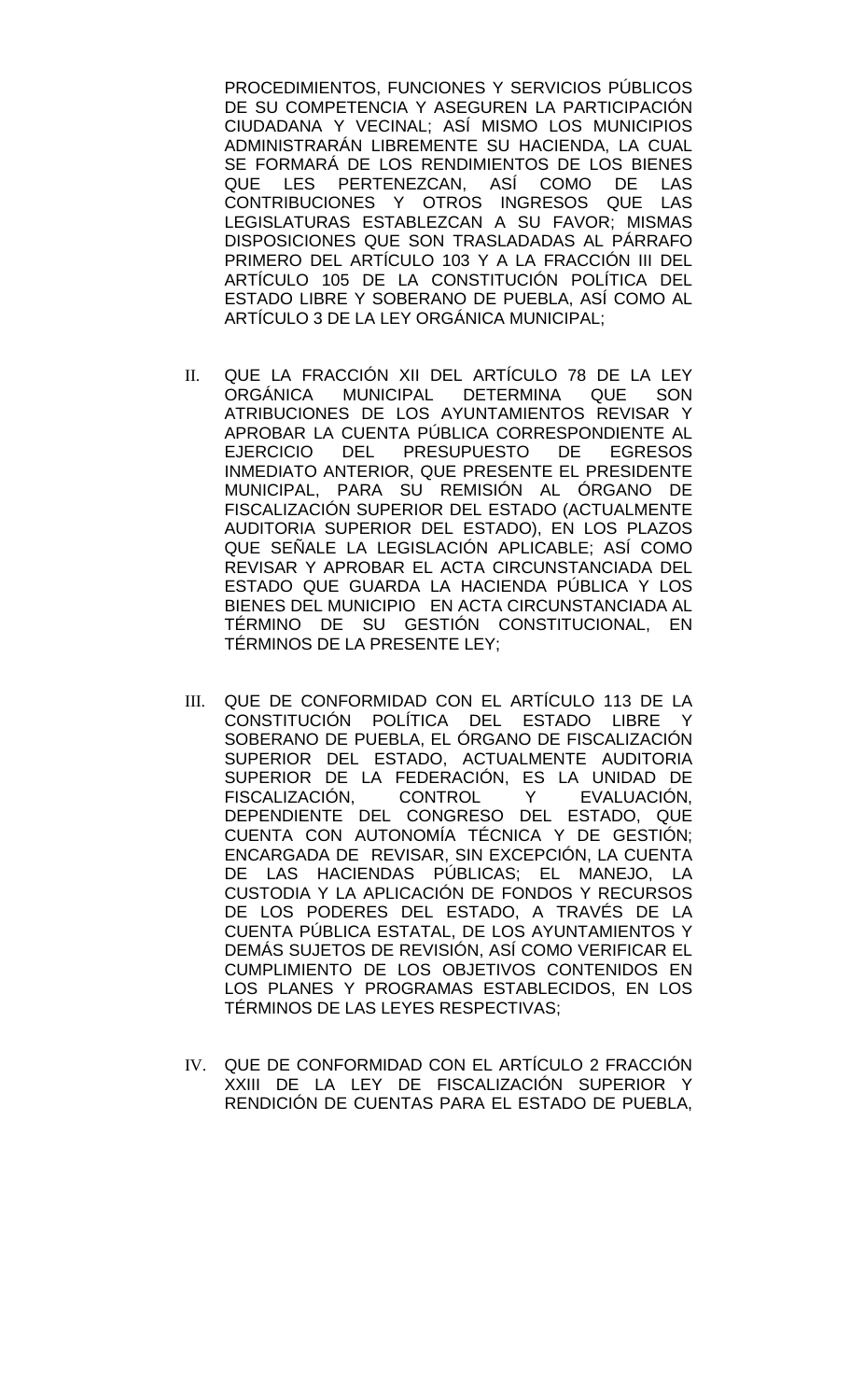SE SEÑALA ENTRE OTROS A LOS AYUNTAMIENTOS COMO SUJETOS DE REVISIÓN.

V. QUE LA LEY DE FISCALIZACIÓN SUPERIOR Y RENDICIÓN DE CUENTAS PARA EL ESTADO DE PUEBLA EN SU ARTÍCULO 23 FRACCIÓN II, DISPONE QUE "PARA LA FISCALIZACIÓN SUPERIOR, EL ÓRGANO FISCALIZADOR TENDRÁ LAS ATRIBUCIONES SIGUIENTES:

VERIFICAR SI LAS CUENTAS PÚBLICAS SE PRESENTARON DE CONFORMIDAD CON LOS<br>POSTULADOS BÁSICOS DE CONTABILIDAD POSTULADOS BÁSICOS DE CONTABILIDAD GUBERNAMENTAL Y EN LOS TÉRMINOS PREVISTOS EN LA PRESENTE LEY Y DEMÁS DISPOSICIONES APLICABLES;

- VI. QUE DE CONFORMIDAD CON EL ARTÍCULO 38 FRACCIÓN II, DE LA LEY DE FISCALIZACIÓN SUPERIOR Y RENDICIÓN DE CUENTAS PARA EL ESTADO DE PUEBLA, LOS SUJETOS DE REVISIÓN OBLIGADOS, TENDRÁN LAS SIGUIENTES OBLIGACIONES: PRESENTAR ANTE EL CONGRESO DEL ESTADO, POR CONDUCTO DE SU ÓRGANO FISCALIZADOR, A TRAVÉS DE QUIENES SEAN O HAYAN SIDO SUS TITULARES O REPRESENTANTES LEGALES, EN LOS TÉRMINOS Y PLAZOS QUE DISPONE LA PRESENTE LEY, LA CUENTA PÚBLICA POR EL EJERCICIO O PERIODO CORRESPONDIENTE, CON EL ACUERDO DE SU RESPECTIVO ÓRGANO DE GOBIERNO O INSTANCIA CORRESPONDIENTE, TOMADO POR MAYORÍA, EN LOS CASOS QUE PROCEDA, DE QUE FUE SOMETIDA A SU CONSIDERACIÓN;
- VII. QUE DE LA REVISIÓN EFECTUADA AL ESTADO DE ORIGEN Y APLICACIÓN DE RECURSOS DE LA CUENTA PÚBLICA REFERIDO EN EL PROEMIO DEL PRESENTE INSTRUMENTO SE ADVIERTEN EN SU INTEGRACIÓN LOS SIGUIENTES RUBROS:

| ESTADO DE ORIGEN Y APLICACIÓN DE RECURSOS DEL 01 DE ENERO AL 31 DE DICIEMBRE DE 2012 |                  |                                         |                  |  |  |  |
|--------------------------------------------------------------------------------------|------------------|-----------------------------------------|------------------|--|--|--|
| <b>ORIGEN DE RECURSOS</b>                                                            |                  | <b>APLICACIÓN DE RECURSOS</b>           |                  |  |  |  |
| <b>IMPUESTOS</b>                                                                     | 34,490,267.55    | SERVICIOS PERSONALES                    | 149,637,581.35   |  |  |  |
| <b>DERECHOS</b>                                                                      | 41,117,156.48    | MATERIALES Y SUMINISTROS                | 41,582,185.52    |  |  |  |
| <b>PRODUCTOS</b>                                                                     | 6,320,766.50     | <b>SERVICIOS GENERALES</b>              | 87,498,114.05    |  |  |  |
| <b>APROVECHAMIENTOS</b>                                                              | 13, 152, 412. 38 | SUBSIDIOS, TRANSFERENCIAS Y AYUDAS      | 81,557,126.00    |  |  |  |
| <b>PARTICIPACIONES</b>                                                               | 197,434,969.05   | BIENES MUEBLES E INMUEBLES              | 6,389,634.74     |  |  |  |
| <b>INGRESOS EXTRAORDINARIOS</b>                                                      | 65,253,420.14    | <b>OBRA PUBLICA</b>                     | 282,759,018.77   |  |  |  |
| FONDO PARA LA INVERSION PUBLICA                                                      | 282,840,373.16   | DEUDA PUBLICA PASIVO CIRCULANTE Y OTROS | 5,235,516.33     |  |  |  |
| TOTAL DE ORIGEN DE RECURSOS                                                          | 640,609,365.26   | <b>TOTAL DE APLICACIÓN DE RECURSOS</b>  | 654,659,176.76   |  |  |  |
|                                                                                      |                  | <b>REMANENTE DEL EJERCICIO</b>          | $-14,049,811.50$ |  |  |  |

**SUMAS IGUALES** 640,609,365.26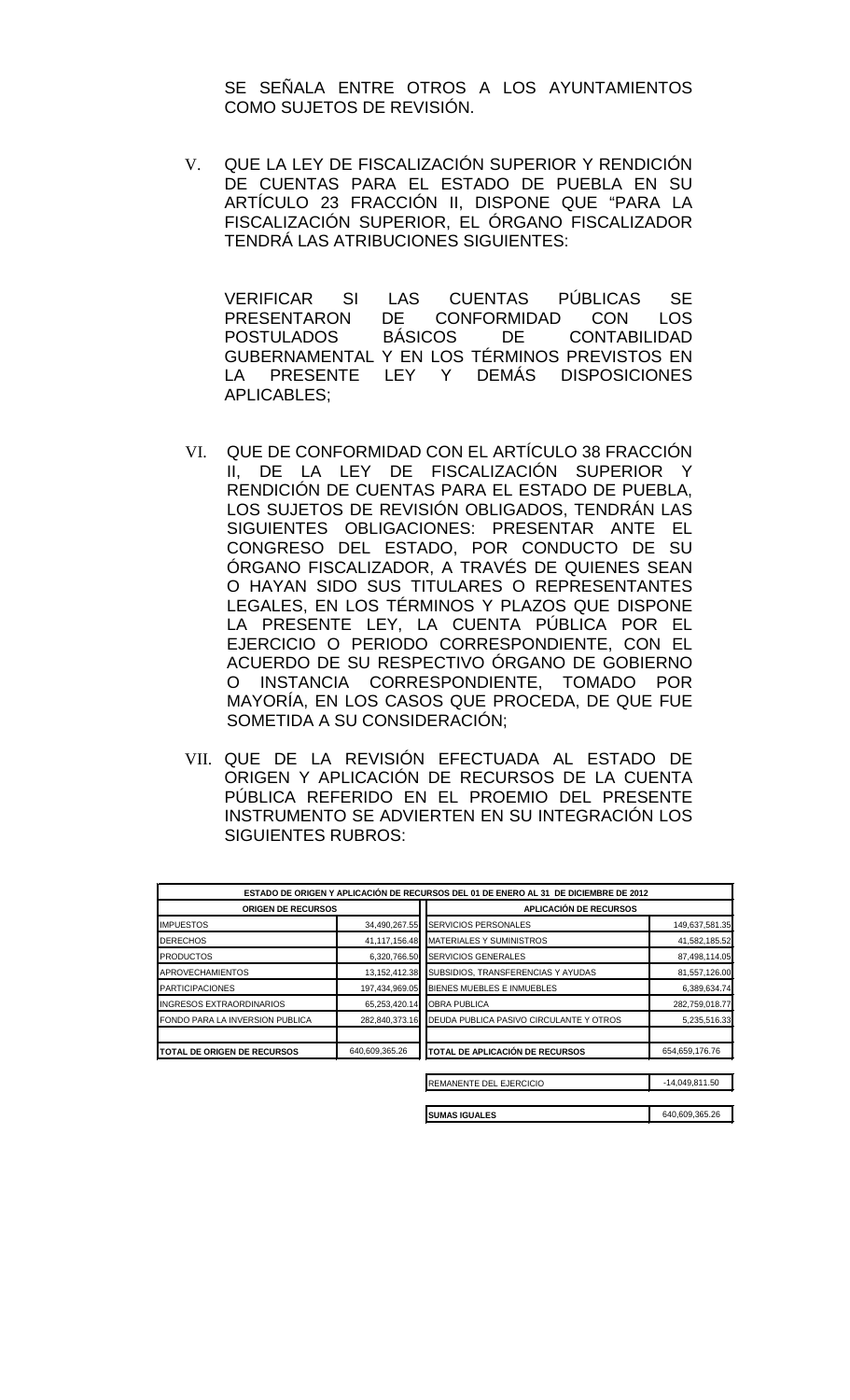QUE UNA VEZ EFECTUADA LA REVISIÓN ÚNICAMENTE DE LA CIFRAS FINALES QUE INTEGRAN EL ESTADO DE ORIGEN Y APLICACIÓN DE RECURSOS DE LA CUENTA PÚBLICA QUE SE PRESENTA, LA COMISIÓN EMITE LA APROBACIÓN DE LAS MISMAS EN EL ENTENDIDO DE QUE ES LA TESORERÍA MUNICIPAL QUIEN REVISA EL DETALLE DE DICHAS CIFRAS Y MUESTRA EL ORIGEN DE LOS RECURSOS, EL DESTINO Y APLICACIÓN DE GASTOS TOTALES DE QUE DISPUSO EL AYUNTAMIENTO POR EL PERIODO COMPRENDIDO DEL 01 DE ENERO AL 31 DE DICIEMBRE DEL AÑO 2012, RESERVÁNDOSE LA COMISIÓN EL DETALLE EN CASO DE CREERLO NECESARIO A TRAVÉS DE LOS MECANISMOS DE CONTROL IMPLEMENTADOS POR EL AYUNTAMIENTO Y EN LAS REVISIONES QUE POR LEY HACE LA AUDITORIA SUPERIOR DEL ESTADO.

VIII. QUE EFECTUADA LA REVISIÓN AL INFORME DE AVANCE DE GESTIÓN FINANCIERA CORRESPONDIENTE AL PERIODO COMPRENDIDO DEL 01 DE ENERO AL 31 DE DICIEMBRE DEL MISMO AÑO, SE APERCIBE EL RESULTADO FINANCIERO OBTENIDO QUE ES EL SIGUIENTE: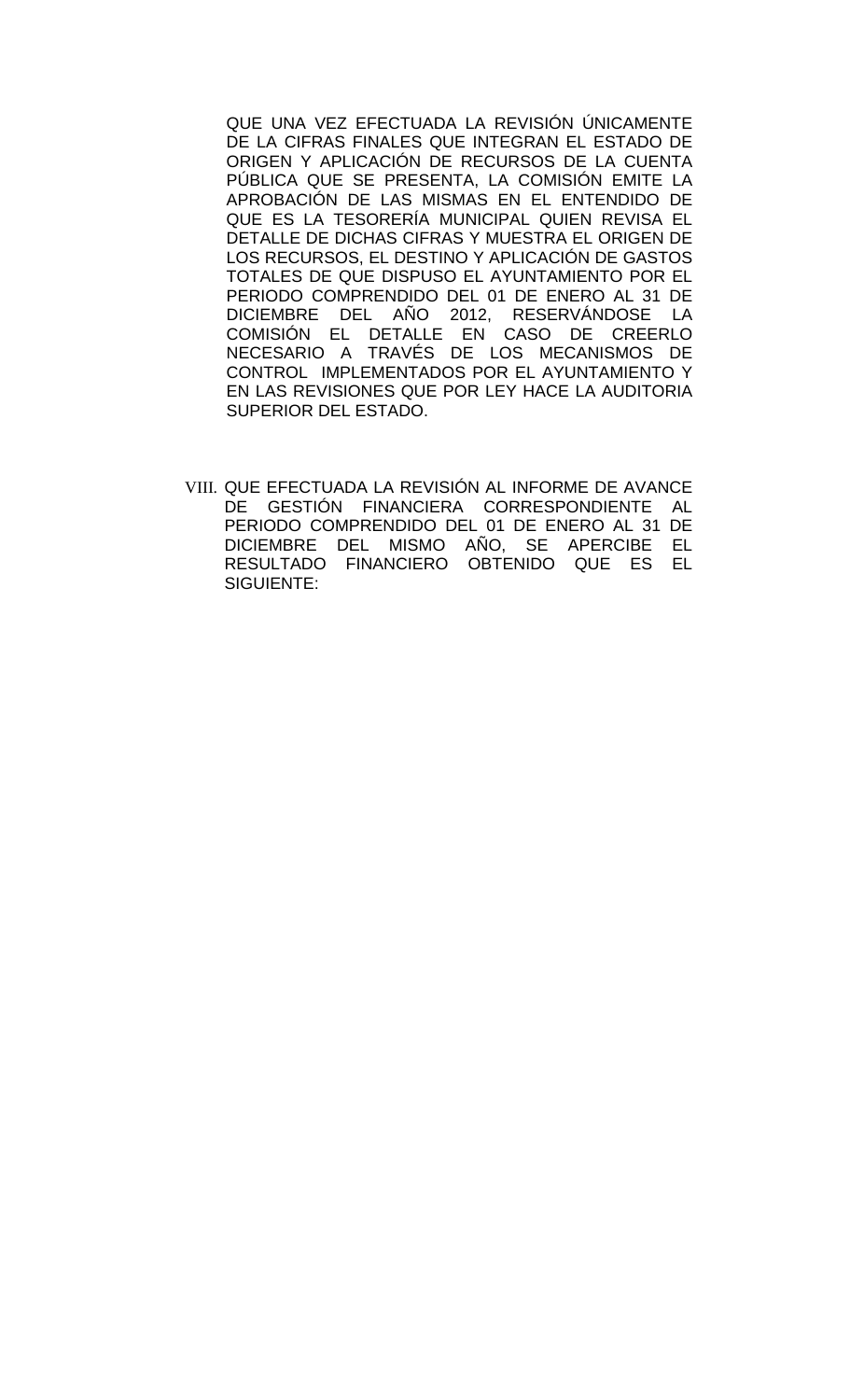| <b>NOMBRE</b>                          | <b>REAL</b>    | <b>PRESUPUESTO</b><br><b>PROGRAMADO</b> | <b>EFICIENCIA</b><br><b>TRIMESTRAL</b> |
|----------------------------------------|----------------|-----------------------------------------|----------------------------------------|
|                                        |                |                                         |                                        |
| Impuestos                              | 34,490,267.55  | 32,378,258.39                           | 106.52%                                |
| Derechos                               | 41,117,156.48  | 45,417,634.70                           | 90.53%                                 |
| Productos                              | 6,320,766.50   | 5,042,030.45                            | 125.36%                                |
| Aprovechamientos                       | 13,152,412.38  | 10,522,221.59                           | 125.00%                                |
| Participaciones                        | 197,434,969.05 | 156,074,844.32                          | 126.50%                                |
| Ingresos Extraordinarios               | 65,253,420.14  | 41,168,299.21                           | 158.50%                                |
| Fondo para la Inversión Pública        | 282,840,373.16 | 202,670,890.34                          | 139.56%                                |
|                                        | 640,609,365.26 | 493,274,179.00                          | 129.87%                                |
| Servicios Personales                   | 149,637,581.35 | 137,585,741.81                          | 108.76%                                |
| Materiales y Suministros               | 41,582,185.52  | 42,832,070.28                           | 97.08%                                 |
| Servicios Generales                    | 87,516,913.05  | 64,914,861.01                           | 134.82%                                |
| Subsidios, Transferencia y Ayudas      | 81,538,327.00  | 40,875,872.14                           | 199.48%                                |
| Bienes Muebles e Inmuebles             | 6,389,634.74   | 1,168,361.20                            | 546.89%                                |
| Inversión Pública                      | 282,759,018.77 | 205,170,890.34                          | 137.82%                                |
| Deuda Públ., Pasivo Circulante y Otros | 5,235,516.33   | 726.382.22                              | 720.77%                                |
|                                        |                |                                         |                                        |
|                                        | 654,659,176.76 | 493,274,179.00                          | 132.72%                                |
|                                        |                |                                         |                                        |
| Sector Salud                           | 16,367,718.22  | 15,047,833.24                           | 108.77%                                |
| Desarrollo Urbano                      | 3,742,843.43   | 4,154,412.13                            | 90.09%                                 |
| Servicios Municipales                  | 46,675,470.25  | 46,821,907.48                           | 99.69%                                 |
| Ecología                               | 2,490,176.75   | 4,342,519.90                            | 57.34%                                 |
| Educación                              | 24,354,954.70  | 23,344,178.86                           | 104.33%                                |
| Seguridad Pública                      | 105,853,926.92 | 88,287,682.72                           | 119.90%                                |
| Fortalecimiento de la Hda. Pub.        | 19,199,910.85  | 15,663,761.30                           | 122.58%                                |
| <b>Transferenccias Anuales</b>         | 18,070,259.60  | 13,291,740.70                           | 135.95%                                |
| Obra Pública                           | 297,141,570.34 | 216,628,731.41                          | 137.17%                                |
| Gestión Municipal                      | 108,597,055.97 | 49,903,902.69                           | 217.61%                                |
| Desarrollo Rconómico                   | 12.165.289.73  | 15,787,508.57                           | 77.06%                                 |
|                                        | 654,659,176.76 | 493,274,179.00                          | 132.72%                                |

- IX. QUE UNA VEZ EFECTUADA LA REVISIÓN DE LA CUENTA PÚBLICA, LA COMISIÓN EMITE LA APROBACIÓN DEL MISMO POR EL EJERCICIO DEL MANEJO DE RECURSOS QUE REALIZÓ LA TESORERÍA MUNICIPAL EN LOS LAPSOS CONSIGNADOS, DEL CUAL SE ANEXA UN TANTO DEL MISMO PARA QUE CONSTE EL APÉNDICE CORRESPONDIENTE.
- X. QUE UNA VEZ EFECTUADA LA REVISIÓN DEL INFORME DE AVANCE DE GESTIÓN FINANCIERA DEL EJERCICIO 2012, POR EL PERIODO COMPRENDIDO DEL 01 DE ENERO AL 31 DE DICIEMBRE DEL MISMO AÑO, POR LO TANTO Y EN TALES CIRCUNSTANCIAS ESTA COMISIÓN EMITE EL SIGUIENTE:

# D I C T A M E N

PRIMERO.- QUE SE APRUEBE LA CUENTA PÚBLICA DEL EJERCICIO DE LOS RECURSOS PÚBLICOS POR EL LAPSO COMPRENDIDO DEL 01 DE ENERO AL 31 DE DICIEMBRE DEL AÑO 2012, MANIFESTANDO CON ELLO QUE DICHO ESTADO FINANCIERO MUESTRA UNA FORMA RAZONABLE DE LA ADMINISTRACIÓN DEL ERARIO PÚBLICO EJERCIDO.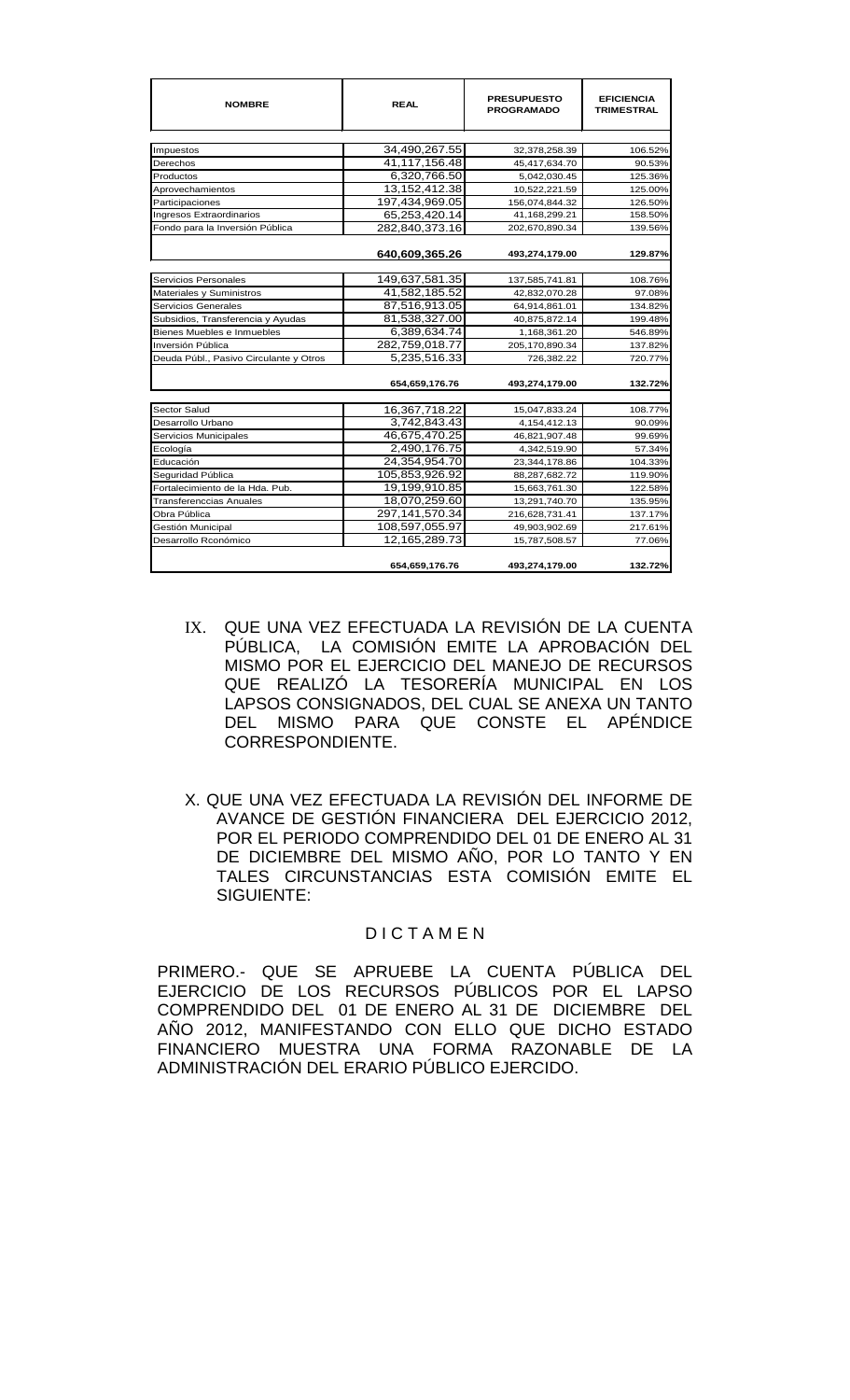SEGUNDO.- SE APRUEBE EL INFORME DE AVANCE DE GESTIÓN FINANCIERA POR EL PERIODO COMPRENDIDO DEL 01 DE ENERO AL 31 DE DICIEMBRE DE 2012.

TERCERO.- SE REMITA UNA COPIA A LA AUDITORIA SUPERIOR DEL ESTADO DE PUEBLA.- ATENTAMENTE.- TEHUACÁN, PUEBLA A 28 DE FEBRERO DE 2013.- COMISIÓN DE PATRIMONIO Y HACIENDA PÚBLICA MUNICIPAL.- GABRIELA BRINGAS DELGADO.- PRESIDENTA.- GRETA GARCIA SALAZAR.- MIEMBRO.- HUGO BOLAÑOS CABRERA.- MIEMBRO.- FIRMAS ILEGIBLES…"

SE ENCUENTRA PRESENTE EN ESTA SESIÓN EL TESORERO MUNICIPAL, QUIEN PROCEDE A DAR UNA AMPLIA EXPLICACIÓN AL RESPECTO.

SEÑOR PRESIDENTE MUNICIPAL, REGIDORES Y SINDICO MUNICIPAL, EN VOTACIÓN SE LES CONSULTA SI SE APRUEBA LA PROPUESTA PRESENTADA EN CUESTIÓN, LOS QUE ESTÉN POR LA AFIRMATIVA SÍRVANSE MANIFESTARLO LEVANTANDO LA MANO.

EL CIUDADANO REGIDOR, ISAAC AGUILAR SANCHEZ EMITE SU VOTO EN CONTRA, POR LO QUE EL C. JOSÉ ORLANDO CUALLO CINTA, LE PREGUNTA SI TIENEN ALGUN ARGUMENTO AL RESPECTO, MANIFESTANDO LO SIGUIENTE:

EL C. REGIDOR ISAAC AGUILAR SANCHEZ MANIFIESTA, QUE NO LE QUEDA CLARO COMO SE APLICA EL RECURSO.

HABIÉNDOSE ANALIZADO AMPLIAMENTE EL CONTENIDO DEL DICTAMEN DE REFERENCIA, POR MAYORÍA CON 12 VOTOS A FAVOR, POR PARTE DE LOS INTEGRANTES DEL HONORABLE CABILDO, ASI COMO 1 VOTO EN CONTRA POR PARTE DEL REGIDOR, ISAAC AGUILAR SANCHEZ, SE DETERMINA EL SIGUIENTE:

# **A C U E R D O**

PRIMERO.- QUE SE APRUEBA LA CUENTA PÚBLICA DEL EJERCICIO DE LOS RECURSOS PÚBLICOS POR EL LAPSO COMPRENDIDO DEL 01 DE ENERO AL 31 DE DICIEMBRE DEL AÑO 2012, MANIFESTANDO CON ELLO QUE DICHO ESTADO FINANCIERO MUESTRA UNA FORMA RAZONABLE DE LA ADMINISTRACIÓN DEL ERARIO PÚBLICO EJERCIDO, MISMO QUE ARROJÓ LO SIGUIENTE: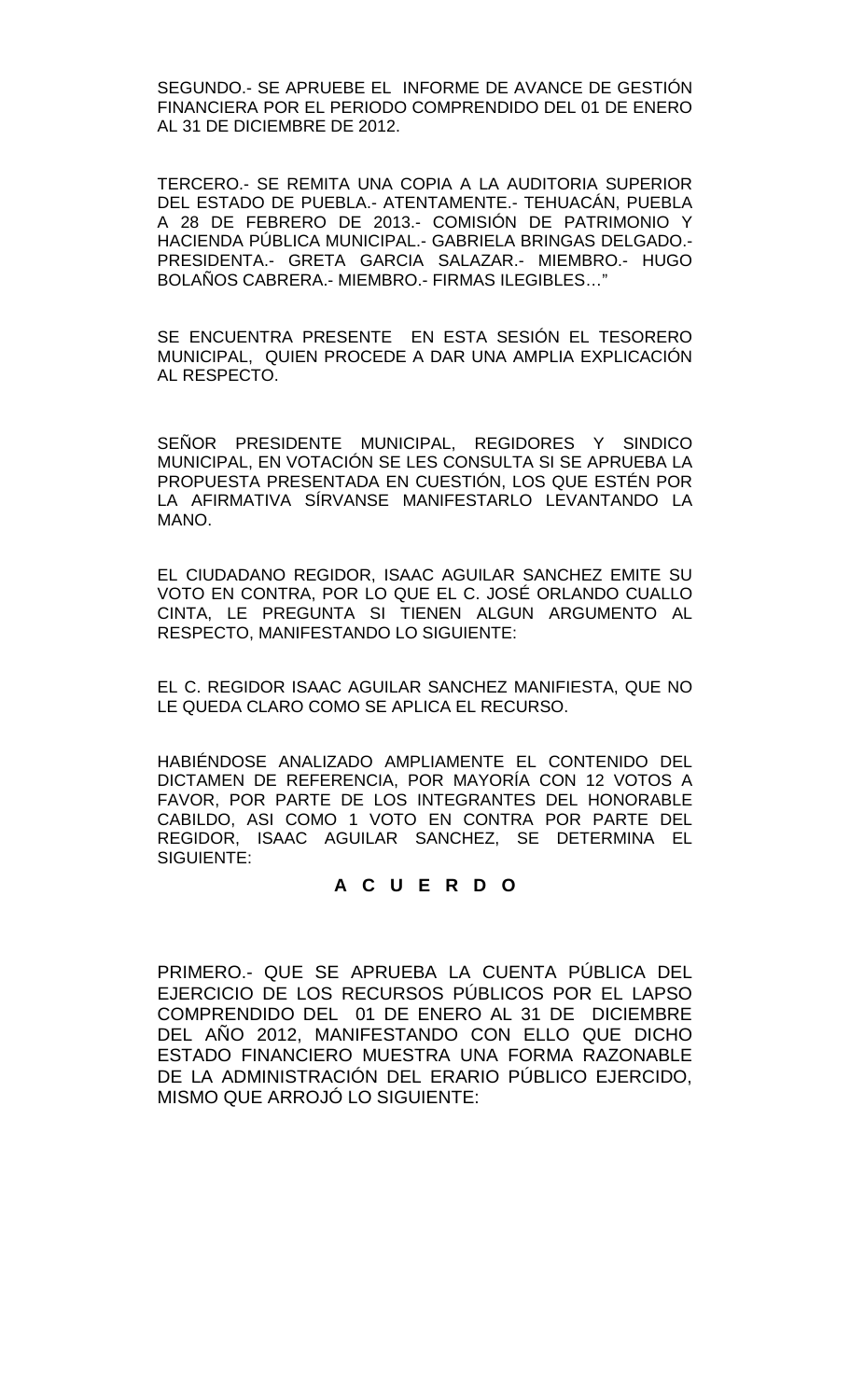| ESTADO DE ORIGEN Y APLICACIÓN DE RECURSOS DEL 01 DE ENERO AL 31 DE DICIEMBRE DE 2012 |                  |                                         |                  |  |  |
|--------------------------------------------------------------------------------------|------------------|-----------------------------------------|------------------|--|--|
| <b>ORIGEN DE RECURSOS</b>                                                            |                  | APLICACIÓN DE RECURSOS                  |                  |  |  |
| <b>IMPUESTOS</b>                                                                     | 34,490,267.55    | <b>SERVICIOS PERSONALES</b>             | 149,637,581.35   |  |  |
| <b>DERECHOS</b>                                                                      | 41, 117, 156. 48 | <b>IMATERIALES Y SUMINISTROS</b>        | 41,582,185.52    |  |  |
| <b>PRODUCTOS</b>                                                                     | 6,320,766.50     | <b>SERVICIOS GENERALES</b>              | 87,498,114.05    |  |  |
| <b>APROVECHAMIENTOS</b>                                                              | 13,152,412.38    | SUBSIDIOS, TRANSFERENCIAS Y AYUDAS      | 81,557,126.00    |  |  |
| <b>PARTICIPACIONES</b>                                                               | 197,434,969.05   | <b>BIENES MUEBLES E INMUEBLES</b>       | 6,389,634.74     |  |  |
| <b>INGRESOS EXTRAORDINARIOS</b>                                                      | 65,253,420.14    | <b>OBRA PUBLICA</b>                     | 282,759,018.77   |  |  |
| FONDO PARA LA INVERSION PUBLICA                                                      | 282,840,373.16   | DEUDA PUBLICA PASIVO CIRCULANTE Y OTROS | 5,235,516.33     |  |  |
| <b>ITOTAL DE ORIGEN DE RECURSOS</b>                                                  | 640,609,365.26   | TOTAL DE APLICACIÓN DE RECURSOS         | 654,659,176.76   |  |  |
|                                                                                      |                  |                                         |                  |  |  |
|                                                                                      |                  | <b>REMANENTE DEL EJERCICIO</b>          | $-14,049,811.50$ |  |  |

**SUMAS IGUALES** 640,609,365.26

SEGUNDO.- SE APRUEBA EL INFORME DE AVANCE DE GESTIÓN FINANCIERA POR EL PERIODO COMPRENDIDO DEL 01 DE ENERO AL 31 DE DICIEMBRE DE 2012, MISMO QUE ARROJÓ LO SIGUIENTE:

| NOMBRE                                 | REAL              | <b>PRESUPUESTO</b><br><b>PROGRAMADO</b> | <b>EFICIENCIA</b><br><b>TRIMESTRAL</b> |
|----------------------------------------|-------------------|-----------------------------------------|----------------------------------------|
|                                        |                   |                                         |                                        |
| lm puestos                             | 34,490,267.55     | 32, 378, 258. 39                        | 106.52%                                |
| Derechos                               | 41, 117, 156. 48  | 45,417,634.70                           | 90.53%                                 |
| Productos                              | 6, 320, 766.50    | 5,042,030.45                            | 125.36%                                |
| A p ro v e c h a m i e n to s          | 13.152.412.38     | 10,522,221.59                           | 125.00%                                |
| Participaciones                        | 197,434,969.05    | 156,074,844.32                          | 126.50%                                |
| Ingresos Extraordinarios               | 65.253.420.14     | 41,168,299.21                           | 158.50%                                |
| Fondo para la Inversión Pública        | 282,840,373.16    | 202,670,890.34                          | 139.56%                                |
|                                        | 640,609,365.26    | 493,274,179.00                          | 129.87%                                |
|                                        |                   |                                         |                                        |
| Servicios Personales                   | 149.637.581.35    | 137,585,741.81                          | 108.76%                                |
| Materiales y Sum in istros             | 41,582,185.52     | 42,832,070.28                           | 97.08%                                 |
| Servicios Generales                    | 87,516,913.05     | 64,914,861.01                           | 134.82%                                |
| Subsidios, Transferencia y Ayudas      | 81,538,327.00     | 40,875,872.14                           | 199.48%                                |
| Bienes Muebles e Inmuebles             | 6,389,634.74      | 1, 168, 361. 20                         | 546.89%                                |
| Inversión Pública                      | 282,759,018.77    | 205, 170, 890. 34                       | 137.82%                                |
| Deuda Públ., Pasivo Circulante y Otros | 5, 235, 516. 33   | 726,382.22                              | 720.77%                                |
|                                        | 654,659,176.76    | 493,274,179.00                          | 132.72%                                |
| Sector Salud                           | 16, 367, 718.22   | 15, 047, 833. 24                        |                                        |
| Desarrollo Urbano                      | 3,742,843.43      | 4, 154, 412. 13                         | 108.77%<br>90.09%                      |
| Servicios Municipales                  | 46,675,470.25     |                                         | 99.69%                                 |
|                                        |                   | 46,821,907.48                           |                                        |
| Ecología                               | 2,490,176.75      | 4, 342, 519. 90                         | 57.34%                                 |
| Educación                              | 24, 354, 954. 70  | 23, 344, 178.86                         | 104.33%                                |
| Seguridad Pública                      | 105,853,926.92    | 88, 287, 682. 72                        | 119.90%                                |
| Fortalecimiento de la Hda. Pub.        | 19,199,910.85     | 15,663,761.30                           | 122.58%                                |
| Transferenccias Anuales                | 18,070,259.60     | 13, 291, 740. 70                        | 135.95%                                |
| Obra Pública                           | 297, 141, 570. 34 | 216,628,731.41                          | 137.17%                                |
| Gestión Municipal                      | 108,597,055.97    | 49,903,902.69                           | 217.61%                                |
| Desarrollo R conómico                  | 12, 165, 289. 73  | 15,787,508.57                           | 77.06%                                 |
|                                        | 654,659,176.76    | 493,274,179.00                          | 132.72%                                |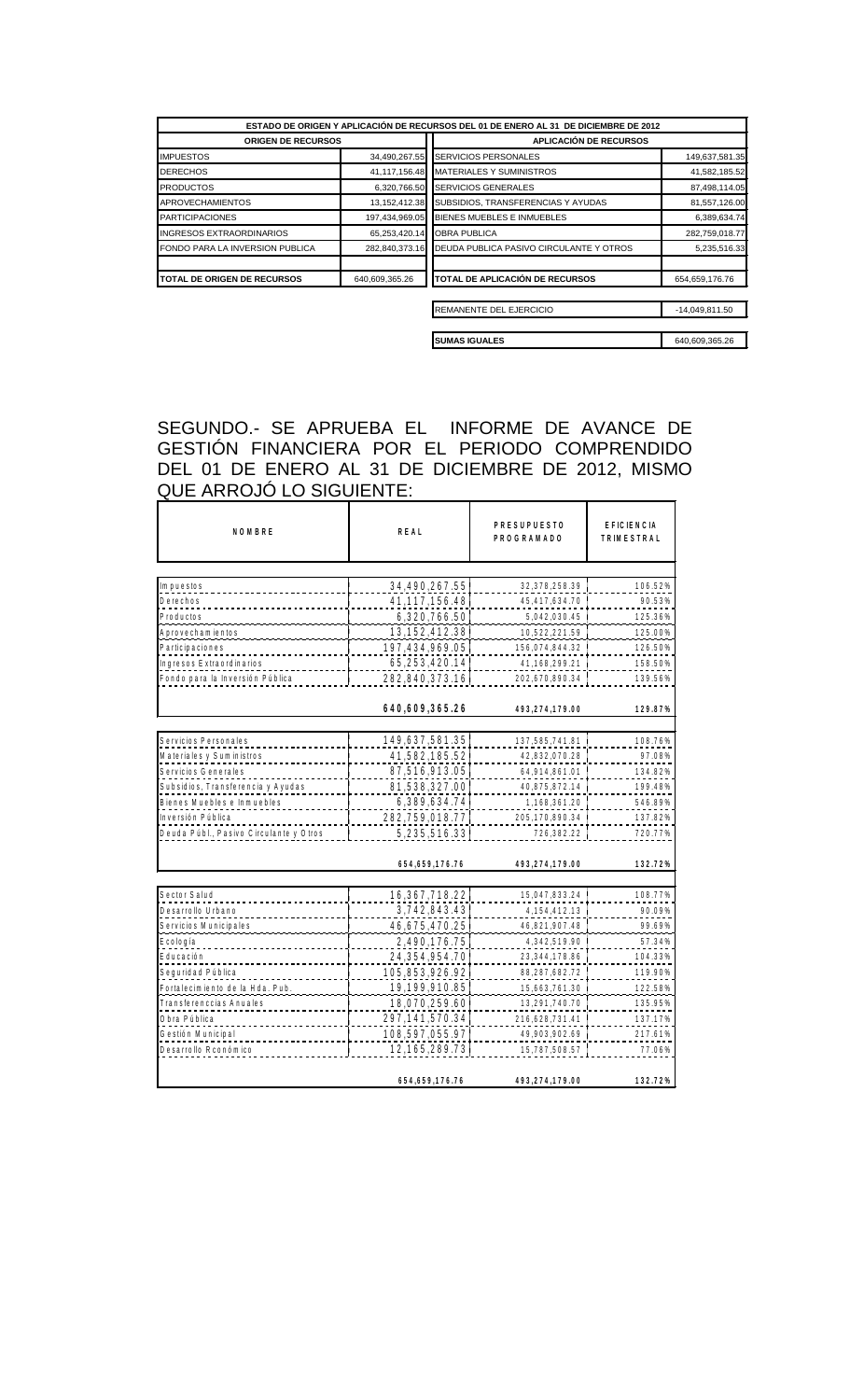TERCERO.- SE REMITA UNA COPIA A LA AUDITORIA SUPERIOR DEL ESTADO DE PUEBLA.

LO ANTERIOR CON FUNDAMENTO EN LOS DISPOSITIVOS LEGALES INVOCADOS EN EL DICTAMEN DE REFERENCIA.

NO HABIENDO ASUNTO QUE TRATAR SE DA POR TERMINADA LA PRESENTE SESION DE CABILDO, SIENDO LAS OCHO HORAS CON CUARENTA MINUTOS DEL DÍA VEINTIOCHO DE FEBRERO DEL AÑO DOS MIL TRECE, PROCEDIENDOSE A LEVANTAR LA PRESENTE ACTA QUE FIRMAN LOS QUE EN ELLA INTERVINIEERON.- DOY FE.--------------------------------------------------------

# **SECRETARIO DEL H. AYUNTAMIENTO**

**C. JOSÉ ORLANDO CUALLO CINTA.**

**C. ELISEO LEZAMA PRIETO \_\_\_\_\_\_\_\_\_\_\_\_\_\_\_\_\_\_\_\_\_\_**

**C. HUGO RUBEN BOLAÑOS CABRERA \_\_\_\_\_\_\_\_\_\_\_\_\_\_\_\_\_\_\_\_\_\_**

**C. GABRIELA BRINGAS DELGADO \_\_\_\_\_\_\_\_\_\_\_\_\_\_\_\_\_\_\_\_\_\_**

**C. CARLOS ARENAS GUTIERREZ \_\_\_\_\_\_\_\_\_\_\_\_\_\_\_\_\_\_\_\_\_\_**

**C. GRETA GARCIA SALAZAR \_\_\_\_\_\_\_\_\_\_\_\_\_\_\_\_\_\_\_\_\_\_**

**C. CLOTILDE EFREN JUVENCIO PASTRANA \_\_\_\_\_\_\_\_\_\_\_\_\_\_\_\_\_\_\_\_\_\_**

**C. MANUEL MARCELINO JIMENEZ LOPEZ \_\_\_\_\_\_\_\_\_\_\_\_\_\_\_\_\_\_\_\_\_\_**